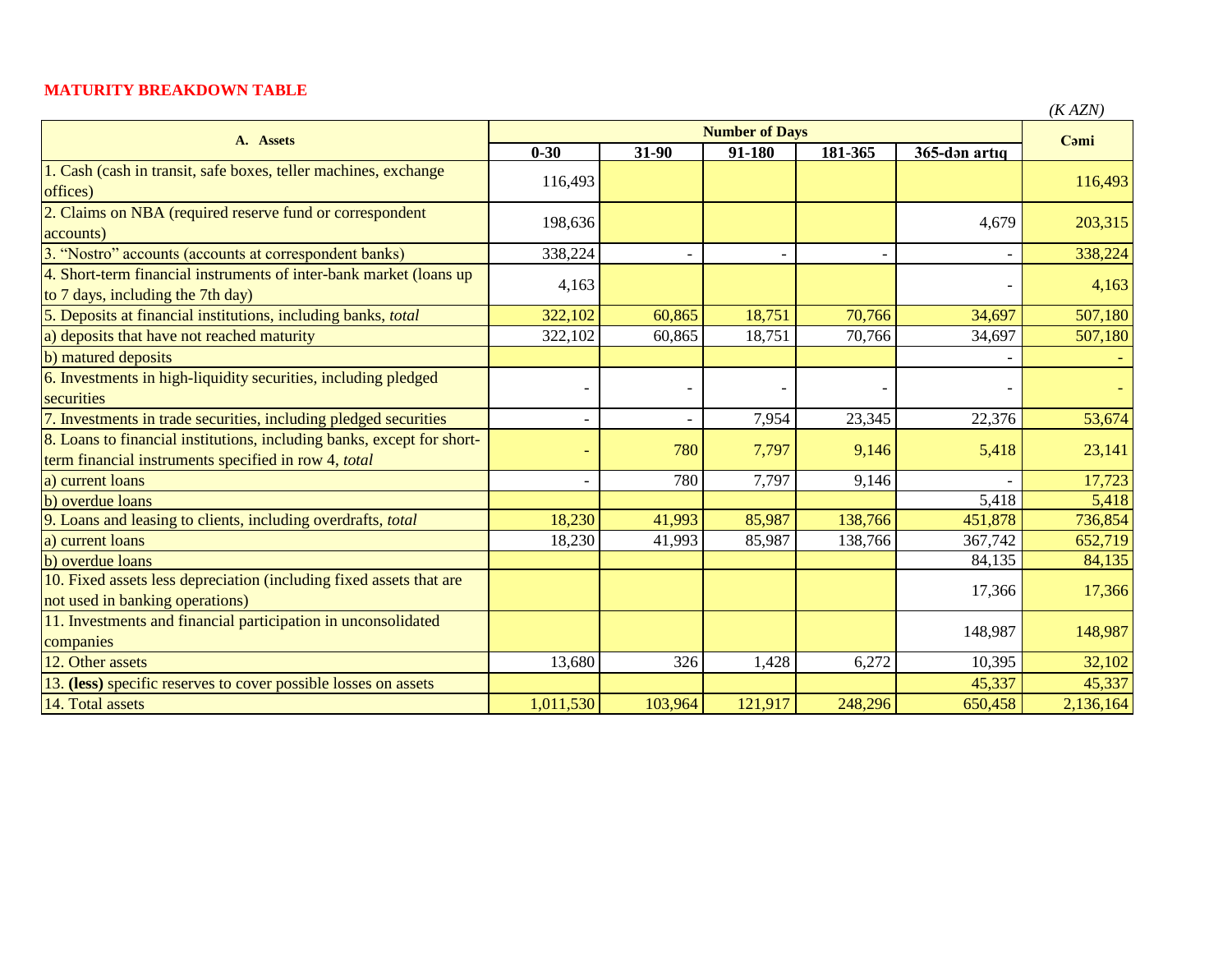## **MATURITY BREAKDOWN TABLE (cont'd)**

| <b>B. Liabilities and Capital</b>                                                                                          | <b>Number of Days</b> |                          |           |                          |             | $($ aziv $)$<br>Cami |
|----------------------------------------------------------------------------------------------------------------------------|-----------------------|--------------------------|-----------|--------------------------|-------------|----------------------|
|                                                                                                                            | $0 - 30$              | 31-90                    | 91-180    | 181-365                  | 365-dən çox |                      |
| 1. Deposits of clients, except for deposits of banks and other<br>financial institutions                                   | 927,252               | 79,240                   | 103,556   | 145,427                  | 66,075      | 1,321,550            |
| a) call deposits (legal entities and individuals)                                                                          | 895,629               |                          |           |                          |             | 895,629              |
| b) time deposits which have not reached maturity (legal entities and<br>individuals)                                       | 31,623                | 79,240                   | 103,556   | 145,427                  | 66,075      | 425,921              |
| c) matured time deposits (legal entities and individuals)                                                                  |                       |                          |           |                          |             |                      |
| 2. Loans of the NBA                                                                                                        |                       | $\overline{\phantom{a}}$ |           | $\overline{\phantom{a}}$ | 3,000       | 3,000                |
| 3. "Loro" accounts (correspondent accounts of banks)                                                                       | 6,080                 |                          |           |                          |             | 6,080                |
| 4. Short-term financial instruments of inter-bank market (loans up<br>to 7 days, including the 7th day)                    |                       |                          |           |                          |             |                      |
| 5. Deposits of banks and financial institutions                                                                            | 1,000                 | 142,227                  | 14,696    | 98,149                   | 14,310      | 270,381              |
| 6. Loans borrowed from banks (for a period of more than 7 days)                                                            | 15,820                | 48,373                   | 25,775    | 3,015                    |             | 92,982               |
| 7. Loans borrowed from other financial institutions, including<br>international organizations                              | 271                   | 543                      | 815       | 1,542                    | 70,288      | 73,459               |
| 8. Loans and deposits of central and municipal government bodies                                                           |                       | $\overline{\phantom{a}}$ |           |                          |             |                      |
| 9. Mortgage loans borrowed by bank for its own purposes                                                                    |                       | $\overline{\phantom{0}}$ |           |                          |             |                      |
| 10. Subordinated debts and other debt instruments of this type that<br>are issued by bank, including preferred time stocks |                       | $\overline{a}$           |           |                          |             |                      |
| 11. Other liabilities                                                                                                      | 4,218                 | 490                      | 888       | 1,301                    | 1,776       | 8,673                |
| 12. Capital                                                                                                                |                       |                          |           |                          | 360,038     | 360,038              |
| 13. Total liabilities (liabilities plus capital)                                                                           | 954,640               | 270,873                  | 145,729   | 249,434                  | 515,487     | 2,136,164            |
| 14. Net amount of financial assets (liabilities) for each period<br>$($ row 14 in Table IV-A less row 13 in Table IV-B $)$ | 56,890                | (166,909)                | (23, 813) | (1,138)                  | 134,970     |                      |

*(K AZN)*